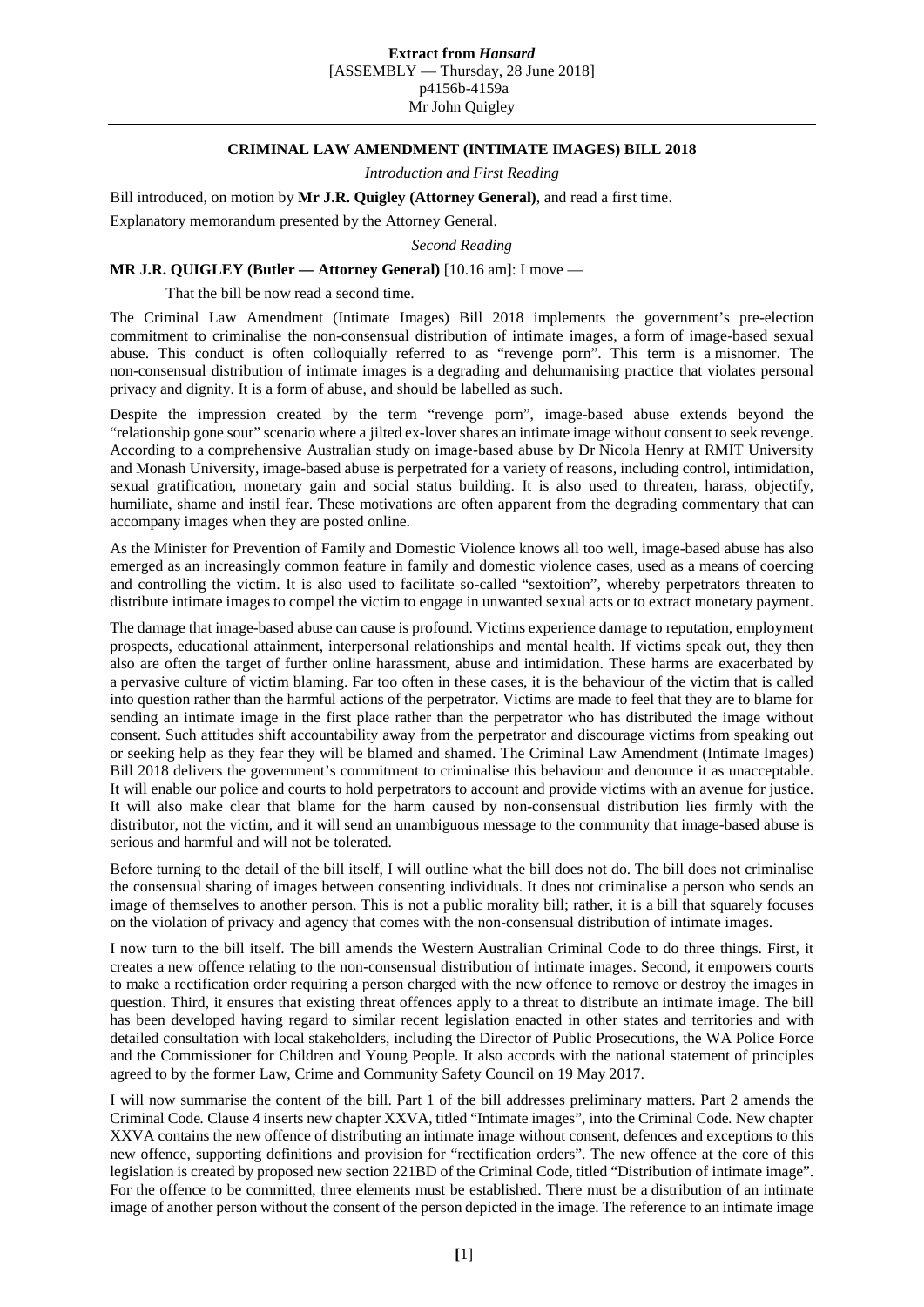## **Extract from** *Hansard* [ASSEMBLY — Thursday, 28 June 2018] p4156b-4159a Mr John Quigley

"of another person" ensures that the offence does not apply when a person distributes an image that depicts only himself or herself. Consistent with the national statement of principles, there is no requirement to prove that the accused person intended to cause any particular harm to the person depicted in the image, or that the victim suffered any particular harm or injury. This is because the non-consensual distribution of intimate images is, of itself, an unacceptable harm. The criminality exists independently of the associated motivations and consequences. The new offence is an either-way offence. The penalty on indictment is imprisonment for three years. The summary conviction penalty is imprisonment for 18 months and a fine of \$18 000.

Each of the key terms used in the offence provision are defined in proposed new sections 221BA, 221BB and 221BC. "Intimate image" is defined in proposed new section 221BA to mean a still or moving image in any form that shows, in circumstances in which a person would reasonably expect to be afforded privacy, the person's genital or anal area, whether bare or covered by underwear; in the case of a female person—or transgender or intersex person identifying as female—the breasts of the person, whether bare or covered by underwear; or the person engaged in a private act, which is defined separately to mean in a state of undress, using the toilet, showering or bathing or engaged in a sexual act. The reasonable expectation-of-privacy requirement is an important part of the definition. It excludes from the ambit of the offence images captured in circumstances in which there is no reasonable expectation of privacy—for example, a lingerie model on a catwalk. Importantly, the definition of "intimate image" also includes an image that has been created or altered to appear to show any of the things mentioned above. This is intended to encompass recent software developments that have led to the proliferation of fake pornography videos and doctored images in which a person's face is superimposed onto another body.

The definition of "distributes" in proposed section 221BC is modelled on the existing definition of "distribute" in chapter XXV of the Criminal Code, which deals with child exploitation material. To distribute includes to communicate, exhibit, sell, send, supply, offer or transmit the image, to make the image available for access by electronic or other means or to enter into an agreement to do either of those things. Consistent with the national principles*,* the definition is broad and aims to encompass existing and emerging technologies. Importantly, the definition of "distributes" excludes distribution to the person depicted in the image. Of course, such a distribution may be unlawful under other existing criminal offence provisions if, for example, it is accompanied by a threat, forms part of a course of conduct that constitutes stalking or constitutes harassment. The definition also makes clear that a person who sends an image to him or herself—for example, by emailing an image from a phone to a laptop—does not distribute an image for the purposes of this chapter.

The definition of "consent" provided in proposed section 221BB is modelled on the definition contained in chapter XXXI of the Criminal Code, which deals with sexual offences, but with several context-specific additions. The overarching requirement is that consent be free and voluntary. Consent is not free and voluntary if it is obtained by force, threat, intimidation, deceit or any fraudulent means. The definition also expressly provides that consent on one occasion does not of itself establish consent on another occasion; that consent to distribution to or by a particular person does not of itself establish consent to distribution to or by a different person; and that distribution of an intimate image by the person depicted does not of itself establish consent for further distribution by another person. There is no requirement to prove an additional element that the accused knew that the person depicted did not want to consent or was reckless as to that fact. This is consistent with the structure of other analogous offences in the Criminal Code, such as sexual penetration without consent—see section 325. When an accused believed that the victim had consented to the distribution of the intimate image, he or she may seek to rely on the general defence of honest and reasonable mistake of fact. Finally, the definition also provides that a person under the age of 16 is incapable of consenting to the distribution of an intimate image. This is consistent with the general position in the Criminal Code that a child under 16 cannot consent to conduct of a sexual nature.

Proposed section 221BD also sets out a number of defences and exclusions to the new distribution offence. These are modelled in part on defences in relation to child exploitation material offences, with appropriate adjustments. It will be a defence to a charge to prove that the distribution was for a genuine scientific, educational or medical purpose; the distribution of the image was reasonably necessary for the purpose of legal proceedings; the distribution was for the purpose of media activities and the distributor did not intend to cause harm and reasonably believed that the distribution was in the public interest; or a reasonable person would consider the distribution of the image to be acceptable having regard to a list of factors, including the nature and content of the image, the circumstances in which it was distributed, the age and vulnerability of the person depicted, and other factors. This defence may apply, for example, when a mother sends a photo of her child in the bath to a family member.

In addition to the defences listed above, proposed section 221BD also stipulates that nothing in the bill will make it an offence for a law enforcement officer to distribute an image in the course of their official duties; for a person to distribute an intimate image in accordance with or in the performance of functions under a written law—for example, as part of making a complaint to the Office of the eSafety Commissioner pursuant to the enabling legislation for that office; or for a person to distribute an intimate image for the purposes of the administration of justice.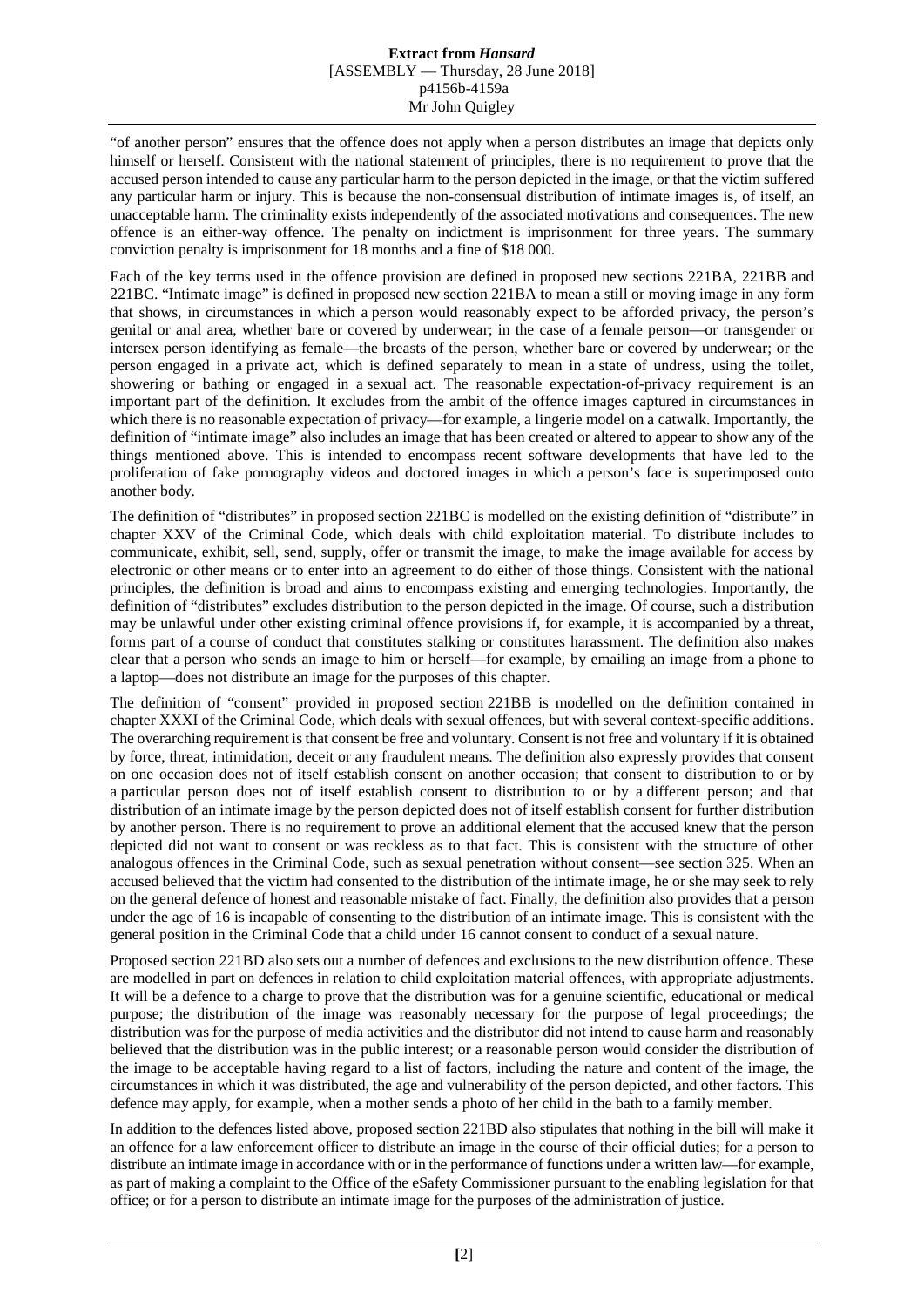If the accused person raises evidence that one of the exceptions applies, the onus is on the prosecution to disprove that fact. This is in contrast to the defences under which the onus is on the accused to establish on the balance of probabilities that the defence applies. The rationale for this difference is that the question of criminality should not normally arise in the circumstances that are the subject of the exclusions. The defences and exclusions have also been drafted with a view to maintaining consistency with similar legislation that is currently before the commonwealth Parliament—the Enhancing Online Safety (Non-consensual Sharing of Intimate Images) Bill 2017.

The new distribution offence is supported by proposed section 221BE, which empowers the court to require a person charged with the offence to remove, delete or destroy the image, or images, in question. This is known as a rectification order. A person who without reasonable excuse fails to comply with a rectification order will commit a summary offence, the penalty for which is 12 months' imprisonment and a fine of \$12 000. This provides the court with a mechanism to help reduce further harm arising as a result of the distribution that is the subject of the charge.

Clause 5 of the bill amends the existing threat offences in chapter XXXIII of the Criminal Code to ensure that a threat to distribute an intimate image is an offence. This is achieved by inserting reference to the distribution of an intimate image into section 338, which lists the categories of threat that can give rise to an offence under this chapter of the Criminal Code. The reference to the distribution of intimate images is provided in new paragraph (e). Where necessary, reference to new paragraph (e) is inserted into the offence provisions. The effect of these amendments is that the offences of threat with intent to gain, threat to unlawfully do something mentioned in section 338 and a statement or act creating false apprehension as to existence of a threat or danger will apply when the threat, statement or act relates to the distribution of an intimate image. The policy context for the threat offences is that threats to distribute intimate images are often used in the context of relationship breakdowns and family violence situations as a means to coerce, control or manipulate a victim. Threats to share an intimate image can be used, for example, to force a victim to engage in an unwanted sexual act, to prevent them from leaving a relationship or commencing legal proceedings, or to blackmail them for monetary payment.

These examples underscore the fact that threats to distribute intimate images can have more sinister motivations than the act of distribution itself. This is reflected in the penalties available under chapter XXXIII of the Criminal Code; for example, threats with intent to gain a benefit, cause harm or to prevent or compel a person from doing something attract a maximum penalty of seven years' imprisonment.

Part 3 of the bill amends the Restraining Orders Act 1997*.* The purpose of these amendments is to align the relevant terminology and definitions used in the Restraining Orders Act with the terminology and definitions introduced to the Criminal Code via the present bill. Part 4 of the bill amends the Working with Children (Criminal Record Checking) Act 2004*.* The amendment lists the new distribution offence, when it is committed against a child, in schedule 2 of the act. The result is that a person with such a conviction will not be permitted to work with children unless exceptional circumstances apply.

I would like to briefly touch on the application of the bill to young people. Young people are not exempt from the new distribution offence. The criminal law does not permit children who have reached the age of criminal responsibility to steal or to commit physical assaults; nor should it permit them to violate another person's privacy and dignity by, for example, posting their intimate image online without consent. At the same time, the bill has been crafted to provide an appropriate, proportionate response to young offenders. It does this in three ways. First, it preserves the applicable protections and diversionary measures under the Young Offenders Act 1994 of Western Australia for a young person who is charged with one of the new offences, including the issuance of a caution or referral to a juvenile justice team. Second, the distribution offence itself has been constructed so as not to apply to a person who distributes an intimate image of themselves, or to the person depicted, thus avoiding the criminalisation of sexting between young people. Third, a conviction under the new distribution offence will not result in sex-offender registration under the Community Protection (Offender Reporting) Act 2004 of Western Australia. This recognises the reality that young persons convicted of the new offence are unlikely to have displayed the type of sexual deviancy that would suggest an ongoing risk to the community. Existing offences relating to child exploitation material, which do result in registration, will continue to be available in cases involving serious sexual offending.

The measures contained in this bill are just one spoke in the broader wheel of policy responses to this problem. At the commonwealth level, the Office of the eSafety Commissioner works with internet service providers and social media organisations to expunge images posted without consent from the internet. Since 1 July 2017, it has also been possible to seek a family violence restraining order under the Restraining Orders Act 1997 of Western Australia on the grounds of image-based abuse, which provides another avenue of protection for victims in Western Australia.

It follows that should this bill be enacted, victims of image-based abuse will have access to justice through the criminal law, protection through the restraining order system and rectification through the eSafety Commissioner. Although cultural attitudes cannot change overnight, one way to begin this shift is to change the way we talk about this matter. As a start, I encourage all members of Parliament to refrain from using the term "revenge pornography"